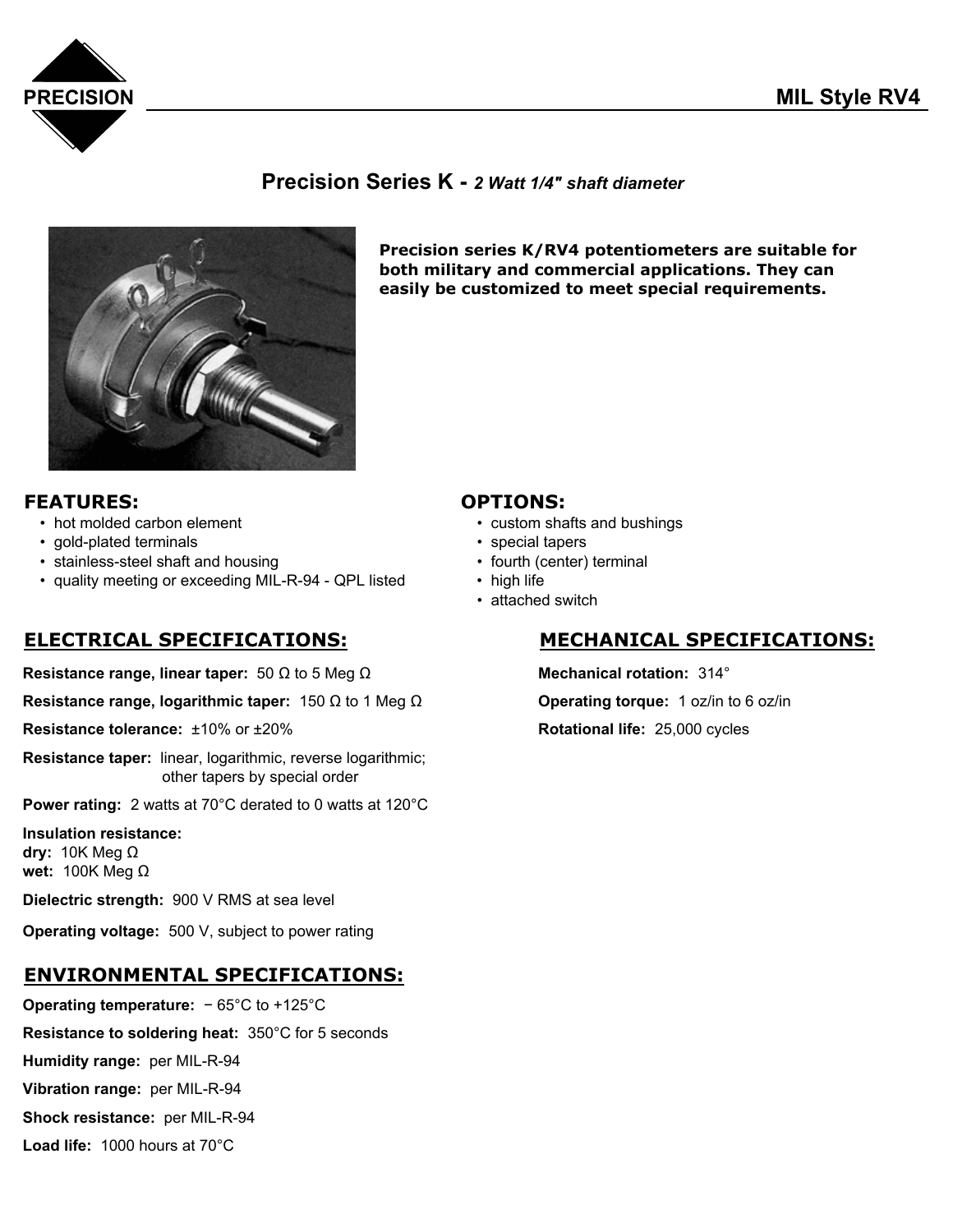

## **DRAWING:**